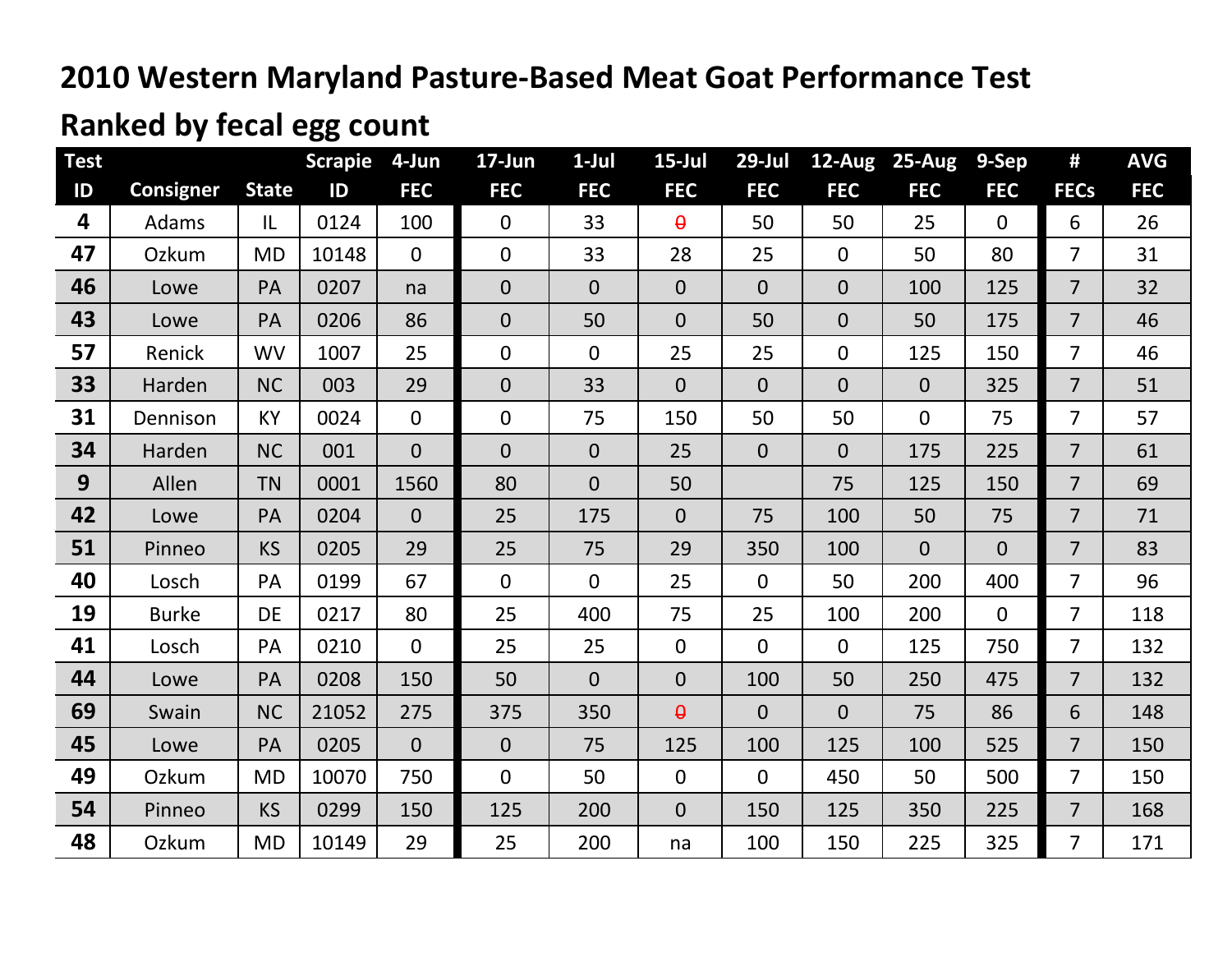## **Ranked by fecal egg count**

| <b>Test</b>    |                  |              | <b>Scrapie</b> | 4-Jun          | 17-Jun         | $1-Jul$    | $15$ -Jul      | $29$ -Jul  |                | 12-Aug 25-Aug  | 9-Sep          | #              | <b>AVG</b> |
|----------------|------------------|--------------|----------------|----------------|----------------|------------|----------------|------------|----------------|----------------|----------------|----------------|------------|
| ID             | <b>Consigner</b> | <b>State</b> | ID             | <b>FEC</b>     | <b>FEC</b>     | <b>FEC</b> | <b>FEC</b>     | <b>FEC</b> | <b>FEC</b>     | <b>FEC</b>     | <b>FEC</b>     | <b>FECs</b>    | <b>FEC</b> |
| 8              | Allen            | <b>TN</b>    | 0007           | $\ast$         | 50             | 333        | 150            | 175        | 25             | 400            | 100            | $\overline{7}$ | 176        |
| 28             | Dennison         | <b>KY</b>    | 0033           | 75             | 25             | na         | 33             | $\theta$   | 50             | 560            | 275            | 5              | 189        |
| 5              | Adams            | IL           | 0125           | 342            | 325            | 175        | 325            | 150        | 275            | 100            | $\mathbf{0}$   | $\overline{7}$ | 193        |
| 22             | <b>Burke</b>     | <b>DE</b>    | 0204           | 67             | $\mathbf{0}$   | 400        | 25             | 250        | 250            | 125            | 300            | $\overline{7}$ | 193        |
| 62             | D. Smith         | <b>VA</b>    | 1070           | 1040           | 300            | 1150       | 125            | 300        | 225            | 85             | 286            | 6              | 220        |
| 56             | Renick           | <b>WV</b>    | 1006           | $\overline{0}$ | 50             | 600        | 275            | $\ast$     | $\theta$       | $\overline{0}$ | <b>100</b>     | 4              | 231        |
| 50             | Pinneo           | <b>KS</b>    | 0397           | na             | 125            | 325        | 25             | 375        | 550            | 275            | $\overline{0}$ | $\overline{7}$ | 239        |
| $\overline{2}$ | Adams            | IL           | 0122           | 75             | 150            | 175        | $\overline{0}$ | 625        | 100            | 50             | 600            | $\overline{7}$ | 243        |
| 30             | Dennison         | KY           | 0028           | $\overline{0}$ | $\overline{0}$ | 525        | 50             | 200        | 375            | 25             | 560            | $\overline{7}$ | 248        |
| 59             | D. Smith         | VA           | 1034           | 171            | 125            | 100        | 125            | 200        | $\overline{0}$ | 1175           | 250            | $\overline{7}$ | 282        |
| 23             | Dietz-Band       | <b>MD</b>    | 1694           | 725            | 200            | 750        | $\theta$       | 25         | 350            | 125            | 300            | 6              | 292        |
| 55             | Renick           | <b>WV</b>    | 1005           | 167            | 350            | 567        | $\overline{0}$ | 200        | 350            | 200            | 400            | $\overline{7}$ | 295        |
| 53             | Pinneo           | <b>KS</b>    | 0281           | 171            | 650            | 633        | $\overline{0}$ | $\theta$   | $\overline{0}$ | $\overline{0}$ | 500            | 6              | 297        |
| 71             | Sweitzer         | PA           | 008            | 733            | na             | 225        | 50             | 1175       | $\mathbf{0}$   | 650            | 1125           | 6              | 304        |
| 6              | Allen            | <b>TN</b>    | 0008           | 7000           | 86             | 800        | $\overline{0}$ | 650        | $\overline{0}$ | 667            | 250            | $\overline{7}$ | 350        |
| 73             | Sweitzer         | PA           | 006            | 125            | $\overline{0}$ | 1850       | $\theta$       | 50         | 50             | 125            | 350            | 6              | 396        |
| 12             | K. Barnes        | KY           | 0084           | $\overline{0}$ | $\overline{0}$ | 2050       | 0              | 285        | $\overline{0}$ | 300            | 325            | $\overline{7}$ | 423        |
| 18             | <b>Burke</b>     | <b>DE</b>    | 0216           | 33             | 325            | 475        | 314            | 1474       | $\mathbf{0}$   | 150            | 300            | $\overline{7}$ | 434        |
| 32             | Dennison         | KY           | 0025           | 67             | 1771           | 600        | $\overline{0}$ | 500        | 225            | $\mathbf 0$    | $\mathbf 0$    | $\overline{7}$ | 442        |
| 63             | J. Smith         | VA           | 0358           | 600            | 200            | 550        | $\overline{0}$ | 475        | 1400           | 275            | 675            | $\overline{7}$ | 443        |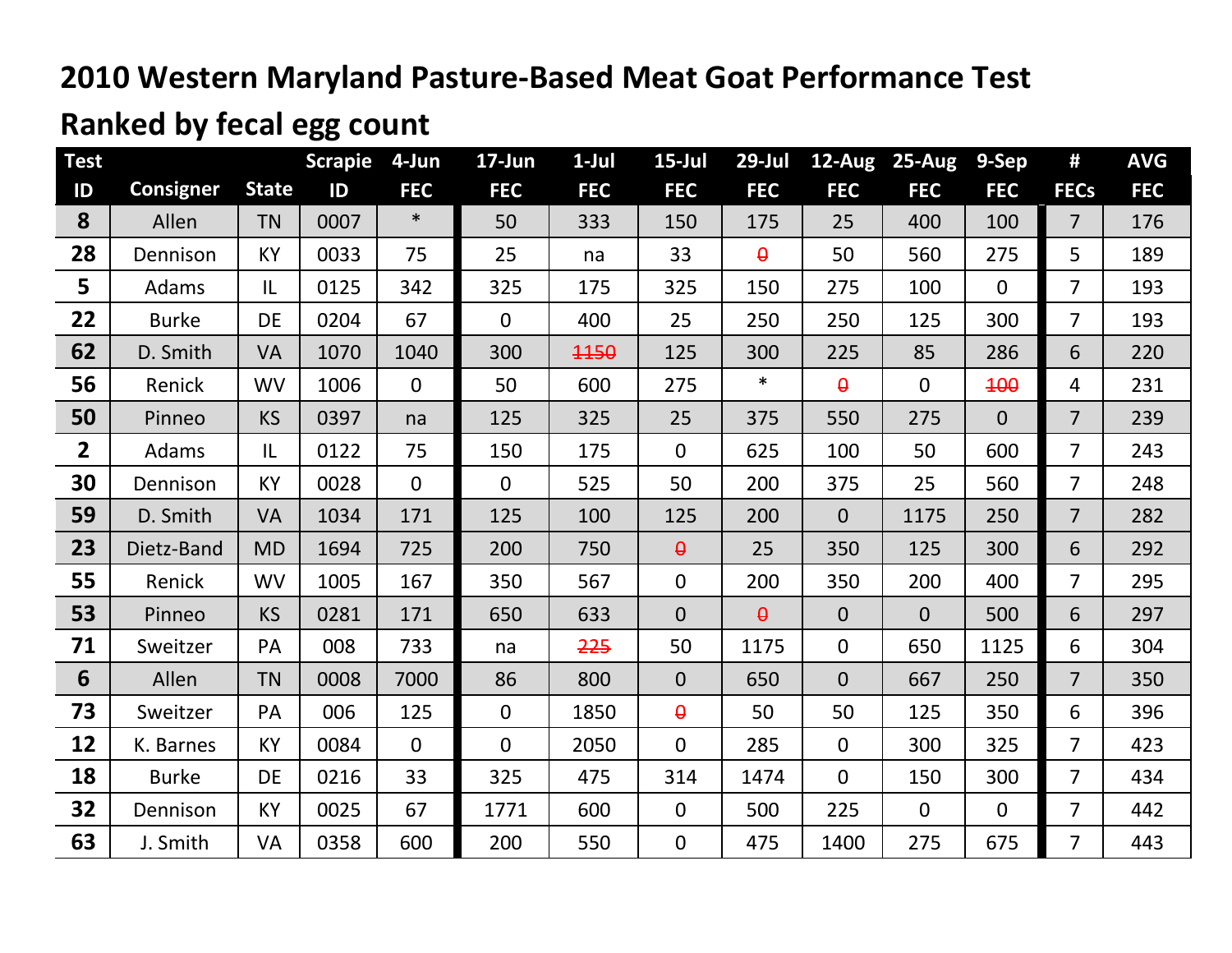## **Ranked by fecal egg count**

| <b>Test</b>             |                  |              | <b>Scrapie</b> | 4-Jun        | 17-Jun         | $1-Jul$    | $15$ -Jul      | $29$ -Jul      |                | 12-Aug 25-Aug  | 9-Sep          | #              | <b>AVG</b> |
|-------------------------|------------------|--------------|----------------|--------------|----------------|------------|----------------|----------------|----------------|----------------|----------------|----------------|------------|
| ID                      | <b>Consigner</b> | <b>State</b> | ID             | <b>FEC</b>   | <b>FEC</b>     | <b>FEC</b> | <b>FEC</b>     | <b>FEC</b>     | <b>FEC</b>     | <b>FEC</b>     | <b>FEC</b>     | <b>FECs</b>    | <b>FEC</b> |
| 65                      | J. Smith         | <b>VA</b>    | 0351           | 67           | 225            | 1067       | $\overline{0}$ | 350            | 800            | 550            | 475            | $\overline{7}$ | 445        |
| 60                      | D. Smith         | <b>VA</b>    | 1043           | 250          | 200            | 650        | $\theta$       | $\theta$       | 350            | 625            | 29             | $\overline{4}$ | 456        |
| 10                      | Allen            | <b>TN</b>    | 0010           | 2467         | 50             | 500        | 800            | 450            | 125            | 1250           | 114            | $\overline{7}$ | 470        |
| 52                      | Pinneo           | <b>KS</b>    | 0433           | 80           | $\overline{0}$ | 725        | 100            | 325            | 1350           | 175            | 925            | 6              | 479        |
| 74                      | Zitta            | <b>VA</b>    | 0357           | 1720         | $\overline{0}$ | 75         | 2450           | 375            | 50             | 250            | 250            | $\overline{7}$ | 493        |
| 27                      | Dietz-Band       | <b>MD</b>    | 1734           | 1500         | 800            | 1675       | 275            | $\overline{0}$ | 125            | 25             | 257            | 6              | 505        |
| 64                      | J. Smith         | <b>VA</b>    | 0363           | 50           | 175            | 2000       | 1125           | 250            | 450            | 50             | 125            | $\overline{7}$ | 561        |
| $\mathbf{1}$            | Adams            | IL           | 0121           | 3050         | na             | $\theta$   | $\overline{0}$ | 125            | 925            | 1550           | 225            | 5              | 565        |
| 61                      | D. Smith         | <b>VA</b>    | 1041           | 1800         | 1275           | 925        | 1250           | $\theta$       | $\overline{0}$ | $\overline{0}$ | 150            | 6              | 600        |
| $\overline{\mathbf{z}}$ | Allen            | <b>TN</b>    | 0002           | 1325         | 575            | 1029       | 85             | 375            | 175            | 1025           | 1250           | $\overline{7}$ | 645        |
| 13                      | K. Barnes        | <b>KY</b>    | 0081           | $\mathbf{0}$ | 300            | 3825       | 225            | $\theta$       | 25             | 125            | 250            | $\overline{7}$ | 679        |
| 37                      | Johnson          | KY           | 0067           | 2250         | 2600           | 375        | $\theta$       | $\overline{0}$ | 675            | 500            | $\overline{0}$ | 6              | 692        |
| 14                      | K. Barnes        | KY           | 0082           | 67           | 775            | 1733       | 450            | 50             | 800            | 800            | 600            | $\overline{7}$ | 744        |
| $\overline{\mathbf{3}}$ | Adams            | IL           | 0123           | 114          | 100            | 1800       | 2150           | 25             | $\Omega$       | 50             | 550            | 6              | 775        |
| 20                      | <b>Burke</b>     | DE           | 0249           | 200          | 80             | 1000       | 175            | 1075           | 550            | 725            | 1825           | $\overline{7}$ | 776        |
| 16                      | W. Barnes        | <b>MO</b>    | 1624           | 325          | 425            | na         | 2975           | $\theta$       | $\overline{0}$ | 75             | 500            | 5              | 795        |
| 21                      | <b>Burke</b>     | <b>DE</b>    | 0232           | 1467         | 1250           | 1125       | 1266           | 1400           | 100            | 550            | 75             | $\overline{7}$ | 824        |
| 29                      | Dennison         | <b>KY</b>    | 0026           | 467          | 75             | 3171       | $\overline{0}$ | 142            | 750            | 1150           | 971            | $\overline{7}$ | 894        |
| 35                      | Johnson          | KY           | 0060           | 300          | $\overline{0}$ | 342        | 0              | 3350           | 2750           | 400            | $\mathbf 0$    | $\overline{7}$ | 977        |
| 70                      | Swain            | <b>NC</b>    | 0044           | 2800         | 5233           | 225        | 125            | 350            | $\overline{0}$ | 450            | 475            | $\overline{7}$ | 980        |